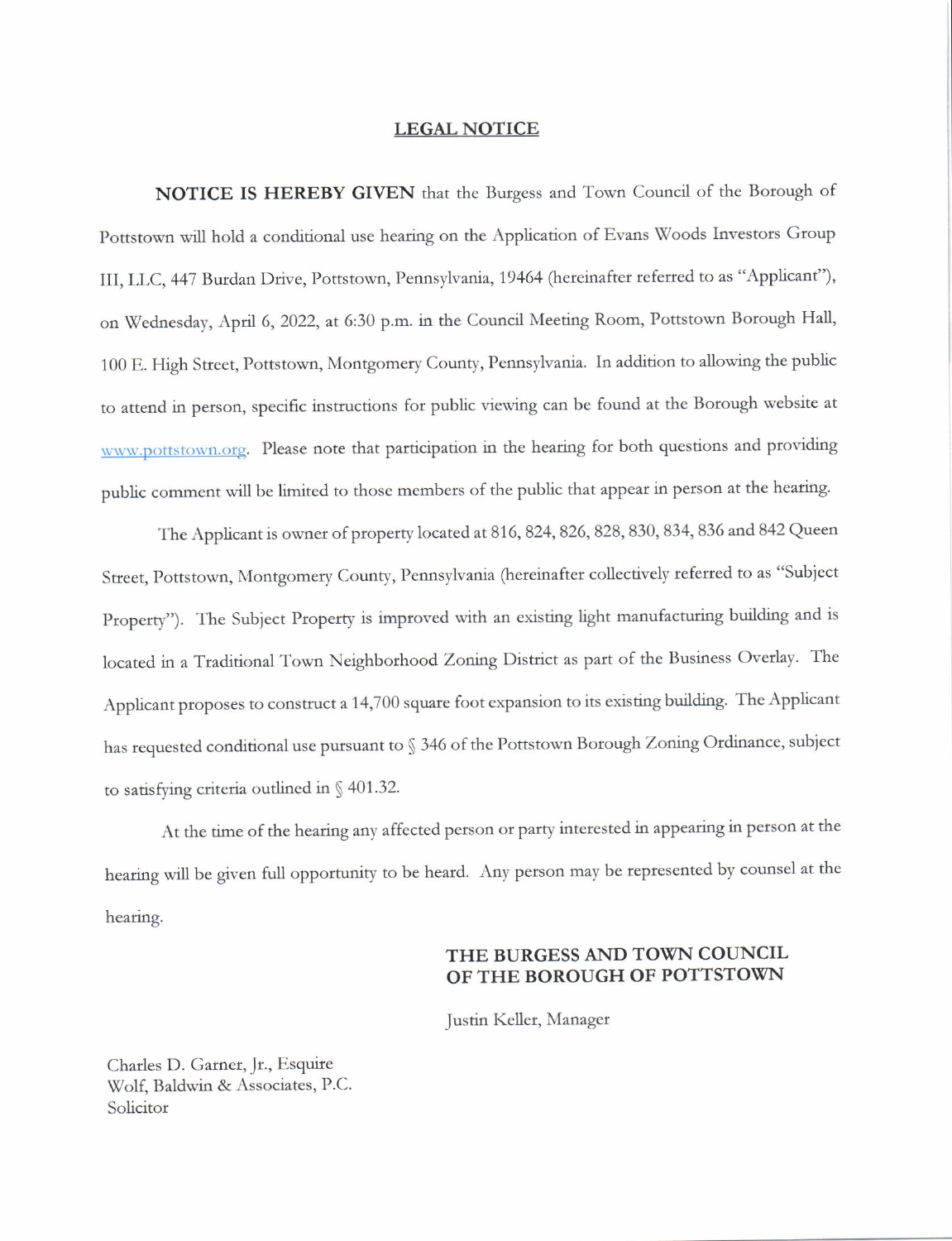# CONDITIONAL USE APPLICATION COVER PAGE

# FEE: \$600.00

### PLEASE MAKE CHECK PAYABLE TO: BOROUGH OF POTTSTOWN

# SUBMITTAL REQUIREMENTS:

- 1. Fee (check)
- 2. Three application packets to include:
	- a. The application,
	- b.the sketch plan (if applicable),
	- c. a copy of the deed

### AND

### 3. One thumb/flash drive containing the full application packet and any supporting documentation\*

\*We strongly encourage you to include with the application: Sufficient information to document compliance with the applicable standards of the Conditional Use chapter. lf it is not provided with this application, it is REQUIRED to be presented at the hearing.

# Only completed applications will be accepted

Property information and measuring tools (to help determine distances) are available at:<br>Propertyrecords.montcopa.org

Dist #218 01.361.340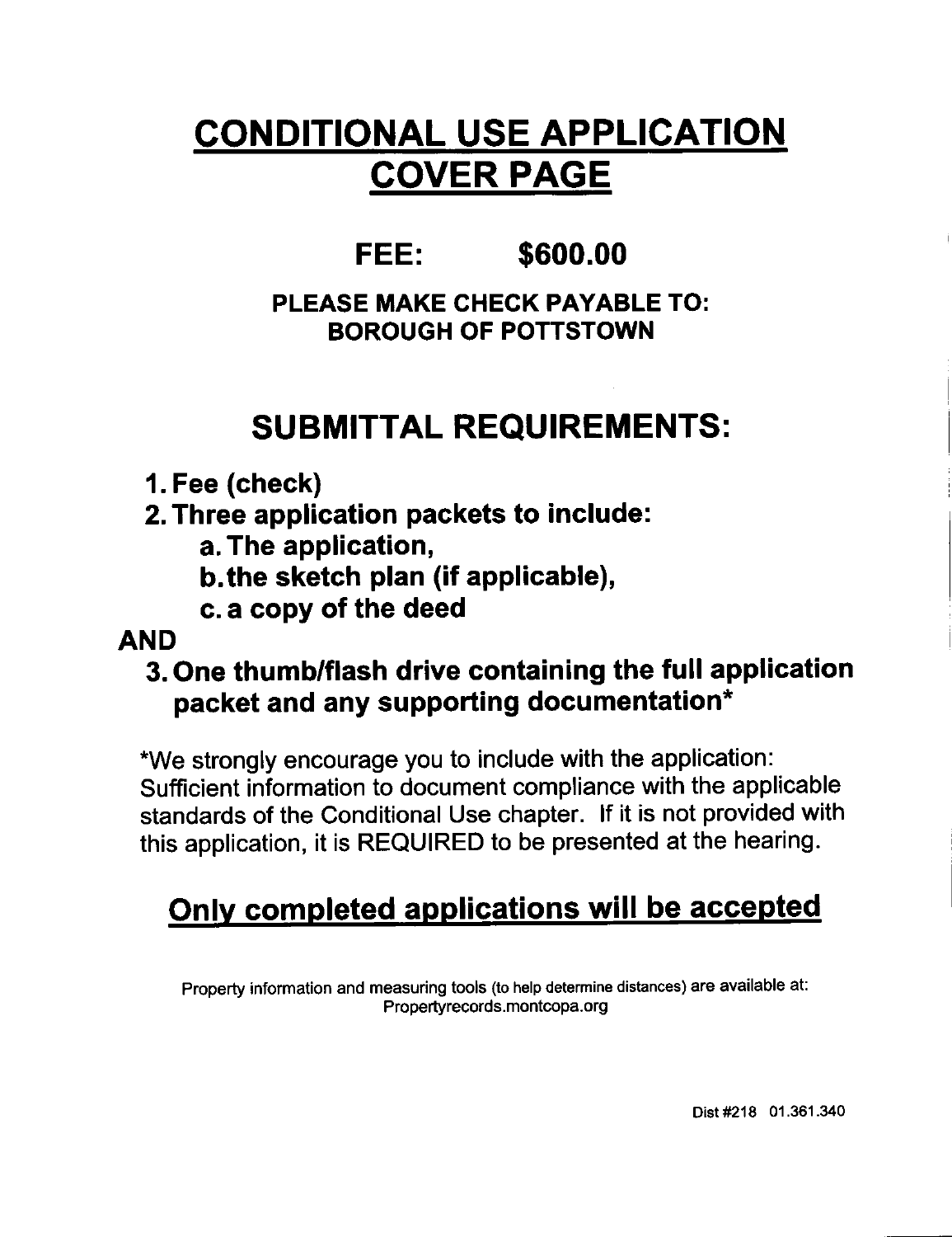Borough of Pottstown



Borough Hall, 100 Cast High Street Dottstown, Dennsplvania 19464-9525

### **ZONING CONDITIONAL USE APPLICATION**

This application must be completed in its entirety.

|                                                                                               | Property Address: 816-842 Queen Street                                                                   |  |
|-----------------------------------------------------------------------------------------------|----------------------------------------------------------------------------------------------------------|--|
| <b>Parcel Number</b>                                                                          | Zoning District TTN & Business overlay<br>5900-01465, 02451, & 01522, 6109-01108, 6111-01066, 6160-01498 |  |
|                                                                                               | Total Square Footage of Lot 1.14 Acres                                                                   |  |
| Property Owner:                                                                               | Evans Woods Investors Grp III, LLC c/o Jason Voytilla Phone: 610-326-0921                                |  |
| Address: 447 Burdan Drive, Pottstown PA 19464                                                 |                                                                                                          |  |
| Email Address: jasonvoytilla@precisionpolymer.com                                             |                                                                                                          |  |
| Applicant Name:                                                                               | Evans Woods Investors Grp III, LLC c/o Jason Voytilla Phone: 610-326-0921                                |  |
| Address: 447 Burdan Drive, Pottstown PA 19464                                                 |                                                                                                          |  |
| Email Address: jasonvoytilla@precisionpolymer.com                                             |                                                                                                          |  |
| Name of Business (if applicable): Precision Polymer Products                                  |                                                                                                          |  |
|                                                                                               |                                                                                                          |  |
| Conditional Use Code Section: Enter sections as related to this application.<br>$\mathbf 1$ . |                                                                                                          |  |
| Chapter 27; Part 3 Section 346 - BO District                                                  |                                                                                                          |  |
|                                                                                               | Chapter 27: Part 4 Section 401, 402                                                                      |  |
| $\blacksquare$ No                                                                             |                                                                                                          |  |
| Is the property in Historic District: DYes<br>2.                                              |                                                                                                          |  |
| 3.                                                                                            | $\Box$ Rental property<br>Is the property currently: Owner occupied                                      |  |

- 4. Current land use (choose one): INDUSTRIAL
	- □ Single family detached □ Single family attached □ Multi-unit residential: \_\_\_\_\_# of units
	- □ Single unit commercial □ Multi-unit commercial: \_\_\_\_\_\_# of commercial units;
	- □ Mixed Use: \_\_\_\_\_\_\_\_ # of Residential and \_\_\_\_\_\_\_ # of Commercial units
- 5. Describe the requested Use in detail: The applicant intends to construct a 14,700 SF expansion to the existing 8,240 SF light manufacturing use on

the property.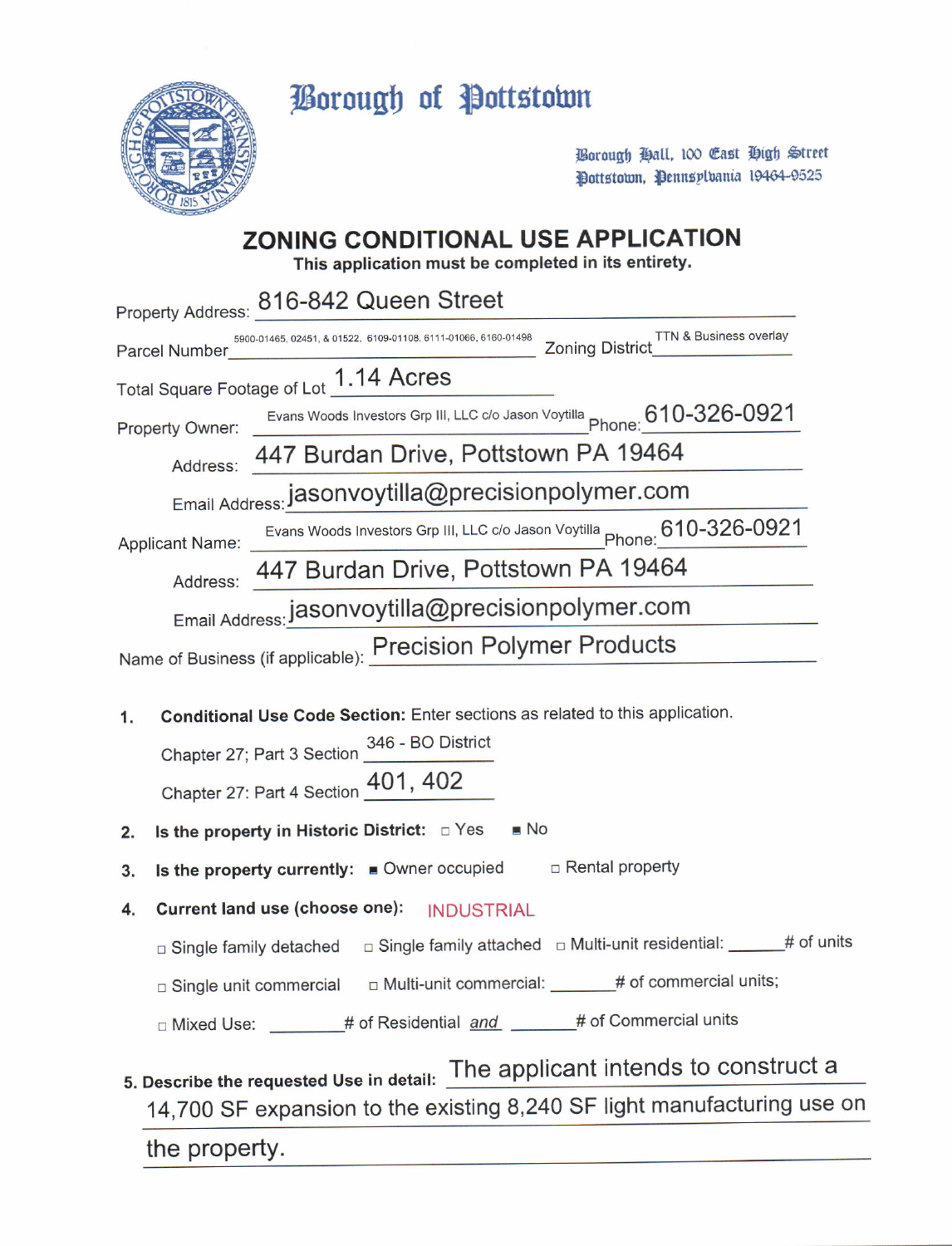### 6, lndicate what improvements/renovations you plan for this property, both internal and external: 14,700 Sf building expansion along with additional parking

and associated stormwater management, utilities, landscaping, and lighting.

## 7. Conditional Use criteria\* is provided under Chapter 27; Part 4/Appendix A4.<br>\*We strongly encourage you to include with this application: Sufficient information to document

compliance with the applicable standards of the Conditional Use chapter. lf it is not provided with this application, it is REQUIRED to be presented at the hearing.

While each condition may vary, inclusions for consideration include (but are not limited to) the following examples:

- a. Traffic Studies (if required)
- b. Lease (if not owner occupied)
- c. lf a condition limits 'distance between existing uses" you are required to provide supporting documentation showing how you meet that requirement (i.e. Section 401.30)
- d. Child Care Facilities: You must provide sketches or pictures showing drop off areas, play areas, distance between facilities, etc.

I certify that I am authorized to make this application; and to the best of my knowledge and belief, all the information on this form and its attachments is true and correct.

| Applicant Signature: Jason Voytilla Digitally signed by Jason Voytilla   | Date: $3-4-2022$ |
|--------------------------------------------------------------------------|------------------|
| Printed Name: Jason Voytilla                                             |                  |
| Property Owner Signature: Jason Voytilla 2000 103457 0500 Date: 3-4-2022 |                  |
| Printed Name: Jason Voytilla                                             |                  |

#### Submittal requirements:

- 1. Fee (check)
- 2. Three application packets to include:
	- a. The application,
	- b. the sketch plan (if applicable),
	- c. a copy of the deed

#### AND

3. One thumb/flash drive containing the full application packet and any supporting documentation

Revised 3/2021